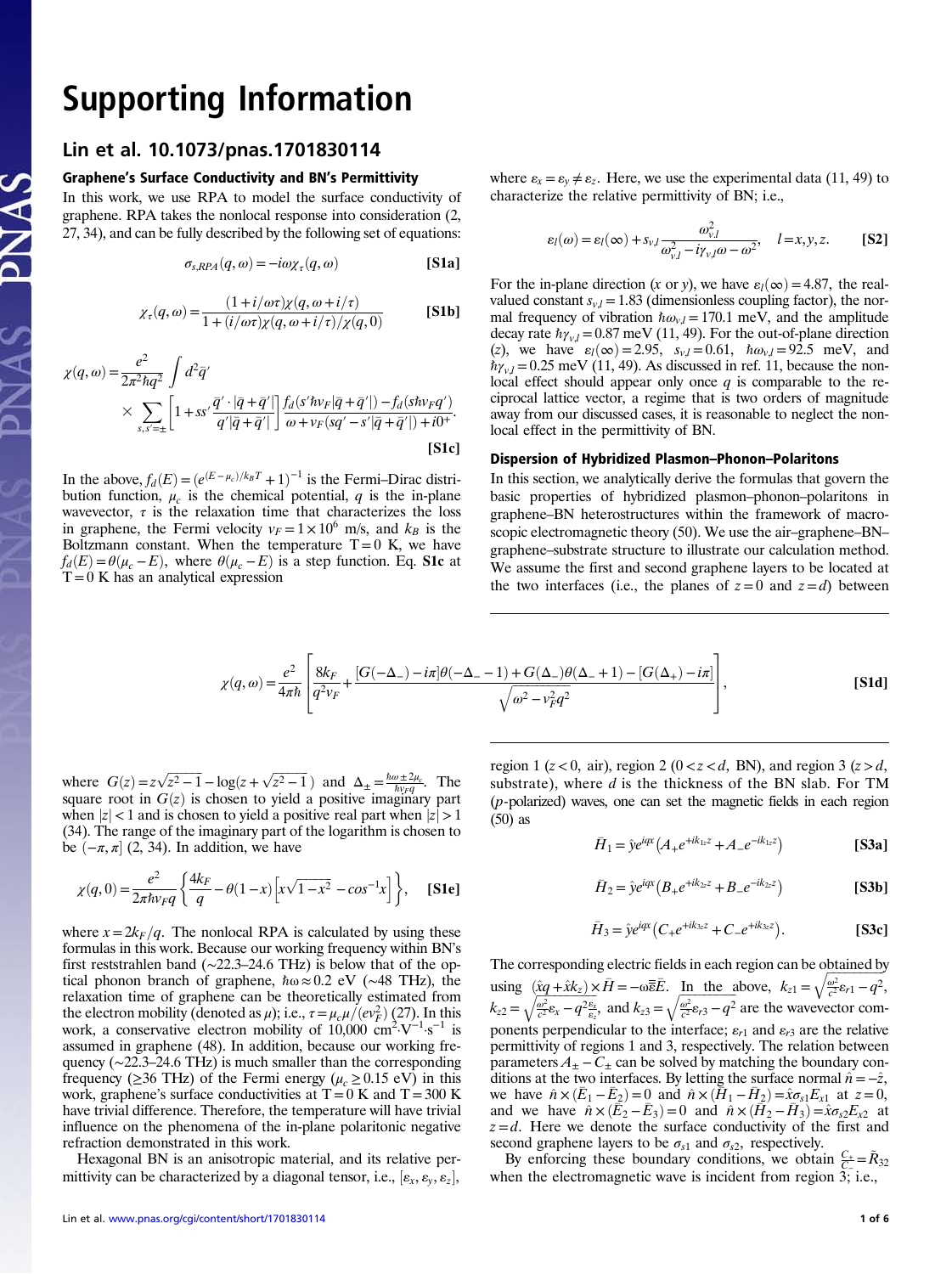$$
\tilde{R}_{32} = R_{32} + \frac{T_{32}R_{21}T_{23}e^{+i2k_{22}d}}{1 - R_{21}R_{23}e^{+i2k_{22}d}}.
$$
 [S4]

In the above, we have  $R_{32} = \frac{1 + \frac{\sigma_{s2}}{\omega_{60}} \frac{k_{s2}}{\alpha_{5}} - \frac{k_{s2}/\sigma_{x}}{k_{s3}/\sigma_{s2}}}{1 + \frac{\sigma_{s2}}{\omega_{60}} \frac{k_{s2}}{\alpha_{5}} + \frac{k_{s2}/\sigma_{x}}{k_{s2}/\sigma_{x}}}$ ,  $R_{23} = \frac{1 + \frac{\sigma_{s2}}{\omega_{60}} \frac{k_{s3}}{\sigma_{s3}} - \frac{k_{s2}/\sigma_{x3}}{k_{s2}/\sigma_{x}}}{1 + \frac{\sigma_{s2}}{\omega_{60$  $\frac{1+\frac{\sigma_{s2}}{\omega\epsilon_0}\frac{k_{r3}}{k_{r3}}+\frac{k_{z3}/\epsilon_{r3}}{k_{z2}/\epsilon_x}}{1+\frac{\sigma_{s2}}{\omega\epsilon_0}\frac{k_{r3}}{\epsilon_{r3}}+\frac{k_{z3}/\epsilon_{r3}}{k_{z2}/\epsilon_x}}$ 

 $R_{21} = \frac{1+\frac{\sigma_{s1}}{\omega\epsilon_0}\frac{k_{z1}}{\epsilon_{r1}} - \frac{k_{z1}/\epsilon_{r1}}{k_{z2}/\epsilon_x}}{1+\frac{\sigma_{s1}}{\epsilon_1}\frac{k_{z1}}{\epsilon_1} + \frac{k_{z1}/\epsilon_{r1}}{k_{z1}/\epsilon_{r1}}}$  $\frac{1+\frac{\sigma_1}{\omega\epsilon_0}\frac{E}{\epsilon_1}-\frac{E}{k_2/\omega_1}}{1+\frac{\sigma_2}{\omega\epsilon_0}\frac{E}{\epsilon_1}+\frac{E}{k_2/\omega_1}}, \ \ T_{32}=\frac{2}{1+\frac{\sigma_3}{\omega\epsilon_0}\frac{E}{\epsilon_2}+\frac{k_2/\omega_1}{k_2/\omega_1}}, \ \ \text{and} \ \ T_{23}=\frac{E}{1+\frac{\sigma_3}{\omega\epsilon_0}\frac{E_3}{\epsilon_1}+\frac{k_1/\omega_1}{k_2/\omega_1}}$ where  $\varepsilon_0$  is the permittivity of free space.

In the main text, we denote  $r_p = R_{32}$ . Because the modes of hybridized plasmons–phonon–polaritons are the singularity poles in the coefficient of  $r_p$ , it is an instructive way to visualize the dispersion of these hybridized plasmons–phonon–polaritons via a false-color plot of  $\vert Im(r_p) \vert$  as a function of q and  $\omega$  (8).

When setting  $\sigma_{s1} = 0$  in Eq. **S4**, one can solve the dispersion of hybridized plasmon–phonon-polaritons in the structure of air– BN–graphene–substrate. When setting  $\sigma_{s1} = \sigma_{s2} = 0$  in Eq. **S4**, one can solve the dispersion of phonon polaritons in the structure of air–BN–substrate. When setting  $\sigma_{s1} = 0$  and  $\varepsilon_{r} = \varepsilon_{z} = \varepsilon_{r1}$  in Eq. **S4**, one can solve the dispersion of plasmon polaritons in the structure<br>of air-graphene-substrate; i.e.,  $\frac{k_{z1}}{\varepsilon_{r1}} + \frac{k_{z3}}{\varepsilon_{r3}} + \frac{\sigma_{s2}}{\omega \varepsilon_0} \frac{k_{z1}}{\varepsilon_{r1}} + \frac{k_{z3}}{\varepsilon_{r3}} = 0$ .

#### Choice of the Substrate

When one selects the bulk BN to be the substrate of graphene, the mode of graphene plasmons within BN's first reststrahlen band will disappear, as shown in Fig. S1. It has been reported that a silicon (Si) substrate can locally modify the  $\pi$ -orbital network of the graphene layer, resulting from the covalent bonding between the carbon (C) atoms and the surface Si atoms (51). This will inevitably increase the optical losses in graphene. Due to the above facts, both bulk BN and Si are not considered as the potential substrate in this work.

To maintain the relatively low propagation loss of the highly squeezed polaritons, we consider lossless dielectrics as substrates, such as germanium (Ge) in Figs. 1 and 3 and diamond in Fig. 2. The Ge and diamond have already been widely investigated as potential substrates for graphene (35, 37, 38).

#### Power Flow Calculation

In addition, by setting  $A_{+} = C_{-} = 0$  in Eq. **S3** and enforcing the boundary conditions above, we can obtain the transverse electric and magnetic field distributions of the eigenmode of these ultraconfined polaritons. We can further use the transverse field distributions of these polaritonic eigenmodes to calculate their power flow in each region. Because the time-averaged Poynting's vector (power flow density) is  $\langle \overline{S}(\overline{r},t) \rangle = \frac{1}{2} Re\{\overline{E} \times \overline{H}^*\}$ , one can obtain the in-plane nower time-averaged Poynting's vector (parallel to the in-plane power time-averaged Poynting's vector (parallel to the x–y plane) as  $\langle S_{\text{in-plane}}(\overline{r}, t) \rangle = \frac{1}{2}Re\{-E_zH^*\}$ . The integration of  $\langle S_{\text{in plane}}(\overline{r}, t) \rangle$  with respect to z then gives the nower flow of of  $\langle S_{\text{in-plane}}(\bar{r}, t) \rangle$  with respect to z then gives the power flow of these polaritons in different regions.

In the above power flow calculation, the in-plane wavevector is assumed to be in the x direction (with  $H = \hat{y}H_y$ ; Eq. S3). Nevertheless, these formulas are applicable for cases where the in-plane wavevector is not in the x direction (with  $\bar{H} = \hat{x}H_x + \hat{y}H_y$ ). This way, we can also use the above power flow calculation to analyze the energy flow along the y direction, such as that in Figs. 1C, 2G, and 3G. When the signs of the group velocity of polaritons in the left and right regions are opposite in Figs. 1C, 2G, and 3G, the polaritonic negative refraction will happen. This is because the power flows in the left and right regions in the y direction (parallel to the interface) are opposite. Note that the negative refraction is irrelevant to the power flow in the  $x$  direction (normal to the interface), which is always the same in the left and right regions.

#### Optimization of the Field Intensity in the Region of Transmission

Note that although the reflection at the discontinuous interface can affect the transmission, the field intensity of polaritons in the region of transmission also largely depends on their propagation loss. Therefore, a complete optimization of the field intensity in the region of transmission should consider both reflection and the propagation loss.

Regarding the reflection, it is widely accepted that the overlap of mode profiles can be used to estimate the reflectance qualitatively (16, 52, 53). In general, the larger the mode overlap is, the less the reflectance. However, the exact closed-form reflectance at a discontinuous interface cannot be analytically calculated with Maxwell's equations. A rough estimation of the reflectance can be done by simply extracting the effective refractive indexes (as  $n = \omega/q$ ) and effective impedances (as  $\eta = \frac{\int E_z dz}{\int H dz}$ ) for the incident, reflected, and transmitted polaritonic eigenmodes as plane waves, when the scattering loss at the interface is neglected. As shown in Fig. S2, the reflectance is negligible (nonnegligible) at small (large) incident angles. This is consistent with the simulation field pattern in Fig. 1C (or in Fig. S2, Inset), where interference wrinkles show up only at large angles.

To suppress the reflection, one way is to maximize the mode overlap between the incident and transmitted mode profiles at the interface (16), such as changing the BN's thickness or the chemical potential of graphene. In Fig. S3, we show that the mode overlap can indeed be increased by decreasing the BN's thickness, for the case studied in Fig. 1C. This indicates that the reflectance at the interface should be suppressed by using a thinner BN slab.

Practically, one needs to consider both mode overlap and polaritonic propagation loss to evaluate the quality of imaging. We implemented COMSOL simulations to discuss the impact from BN's thicknesses and chemical potentials of graphene, as shown in Fig. S4. Compared with the initial geometry (Fig. S4A), the field intensity in the region of transmission is not enhanced through using a thinner BN slab (Fig. S4B). Although the mode overlap should be enhanced with thinner BN (Fig. S3), larger propagation loss reduces the image quality in the region of transmission (Fig. S4B). On the other hand, increasing the chemical potential of graphene can lower the propagation loss of polaritons. Fig. S4 A and C shows that the field intensity in the region of transmission is enhanced by increasing the chemical potential of graphene, although there is still significant reflection for large incident angles in Fig. S4C. Note that here we assume the electron mobility in graphene, which characterizes the material loss, is constant. In practice, the increase of chemical potential might decrease the electron mobility (especially when achieved by chemical doping) and can lead to larger propagation loss of polaritons.

In summary, we find that reducing the BN thickness can improve the mode overlap (better transmission) at the cost of larger propagation loss, whereas increasing the chemical potential of graphene can reduce the propagation loss. For future experiments, optimizations should be taken into account and trade-offs should be considered for specific geometries and experimental conditions.

#### Negative Refraction Between Highly Squeezed Polaritons

We demonstrate an alternative structure that can enable the allangle in-plane negative refraction between highly squeezed plasmon and phonon polaritons, as shown in Fig. S5. Different from Fig. 1, here graphene exists in both the left and right regions, which may simplify the fabrication process of the structure.

At the working frequency in Fig. 2G (Fig. 3G), there is only one polariton mode in the left region, whereas there are two (three) polariton modes in the right region in Fig. 2G (Fig. 3G), where the signs of these group velocities are different (see dispersions in Figs. 2D and 3D). When the polariton is incident from the left region in Fig. 2G (Fig. 3G), there can be double (triple) refraction at the interface, including the negative and positive refractions, making the analysis rather complicated. This indicates that the all-angle negative refraction shown in Figs. 2 and 3 is not suitable for the dipole source imaging. Therefore, to guarantee the negative refraction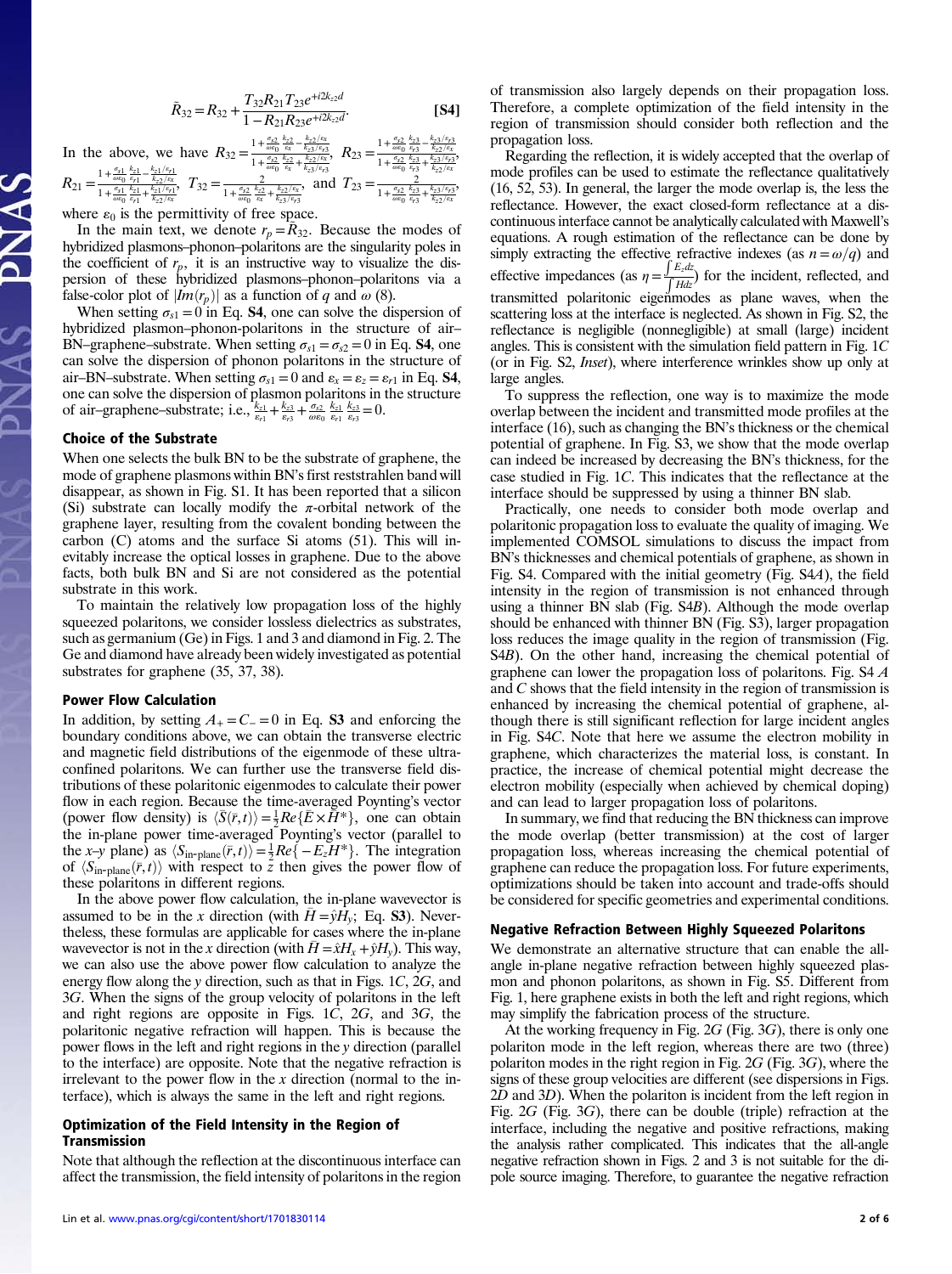only between two specific modes in the left and right regions, it is required to input the chosen polariton mode from the right region. This way, along with the phase-index–matching condition, the negative refraction between the two specific modes in the left and right regions can happen at any incident angle [i.e., (0°, 90°)] in Figs. 2G and 3G. As a demonstration of concept, the chosen polariton is incident from the right region at an angle of 45° in Fig. 2G and 30° in Fig. 3G, respectively.

In Fig. 1C, we demonstrate the negative refraction between graphene plasmon and the lowest-order mode of BN's phonon polariton only at 22.96 THz. However, as shown in Fig. 1B, the phase-index–matching point can also occur at different frequencies, between graphene plasmons and the high-order modes of BN's phonon polaritons. Therefore, the all-angle in-plane negative refraction between graphene plasmon and the higher-order mode of BN's phonon polariton is also possible. However, this in-plane negative refraction is not suitable for the dipole source imaging. Meanwhile, to guarantee the negative refraction only between two specific modes in the left and right regions, it is required to input the chosen polariton mode from the right region. The reason is the same as in the above discussion for Figs. 2G and 3G.

We also checked the refraction in the structure of air–graphene– BN–graphene–substrate (same as the right region in Fig. 2A), where the left and right regions have the same structure but may have different chemical potentials in graphene. It turns out that this structure is not suitable for the demonstration of the all-angle negative refraction between plasmon–polariton-like type-I hybrid polaritons. This is because for this structure, the dispersion lines of type-I hybrid polaritons with different chemical potentials in graphene do not have a phase-index–matched crossing point within BN's first reststrahlen band, as shown in Fig. S6. Note that to realize the all-angle negative refraction, the signs of the group velocity of the two type-I polaritonic modes at the crossing point should be opposite. However, there might be double or multiple refraction between type-I hybrid polaritons in this structure, among which one is the negative refraction. For example, as shown in Fig. S6, a chemical potential of 0.35 eV (0.45 eV) of graphene in the right (left) region yields two modes of type-I hybrid polaritons with different signs of the group velocity at 23.3 THz. The existence of both positive and negative dispersion will give rise to double refraction (including positive refraction and negative refraction) at 23.3 THz.



Fig. S1. Dispersion of graphene plasmons in structure of air–graphene–BN. The chemical potential of graphene is  $\mu_c = 0.35$  eV.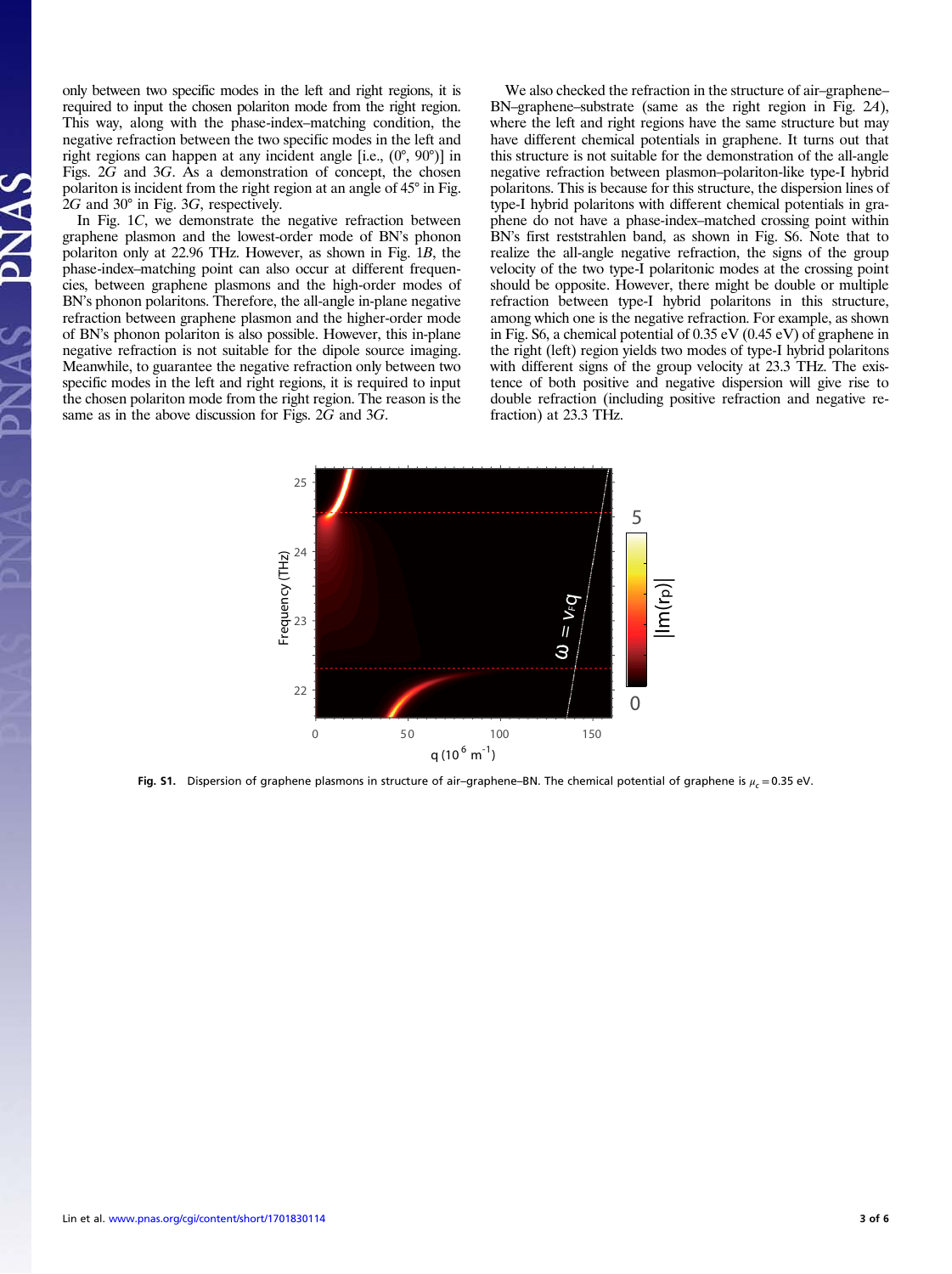

Fig. S2. Reflectance at the discontinuous interface between air–graphene–substrate and air–BN–substrate estimated from a simplified model. All setups are the same as those in Fig. 1C. Inset is from Fig. 1C.



Fig. S3. Eigenmode profile of the magnetic field for (<sup>A</sup> and <sup>B</sup>) graphene plasmons and (<sup>C</sup> and <sup>D</sup>) BN's phonon polaritons at the frequency of the phase-index– matched crossing point. All parameters in A and C are the same as those in Fig. 1C, where the thickness of BN is 20 nm and the frequency is 22.96 THz. In B and D, the thickness of BN is decreased to 5 nm and the phase-index–matched frequency is shifted to 23.99 THz, whereas the other setups are the same as those in A and C. The mode profiles of graphene plasmons and BN's phonon polaritons are well matched only within the substrate region. The mode mismatch in the region above the substrate can be decreased by decreasing the thickness of BN.

AC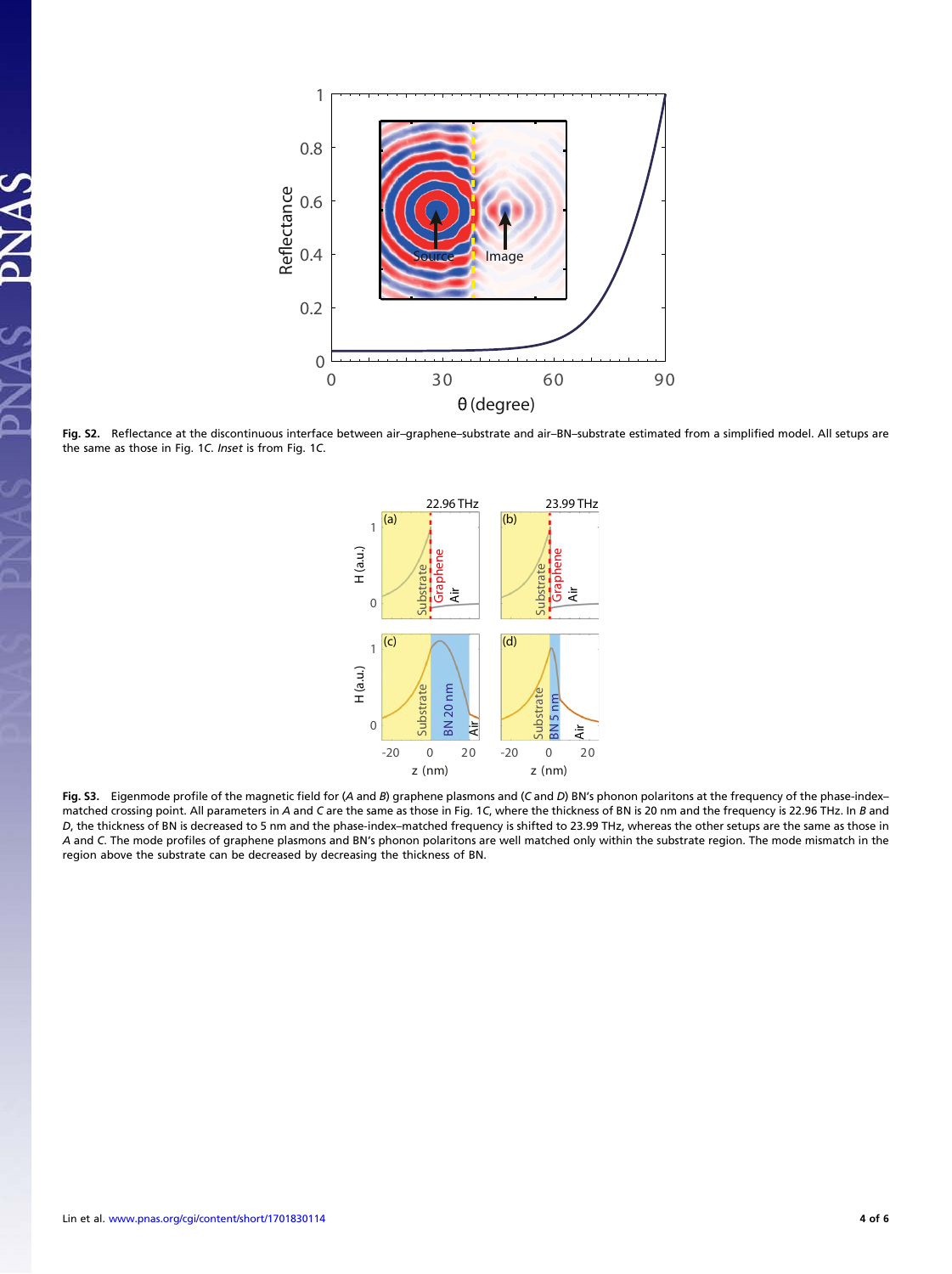

Fig. S4. All-angle negative refraction between graphene plasmons and BN's phonon polaritons at the frequency of the phase-index–matched crossing point. The frequency, the chemical potential of graphene, and the thickness of BN are denoted in each plot. (A) All setups are the same as those in Fig. 1C. The thickness of BN is 20 nm and the chemical potential of graphene is 0.2 eV. (B) The thickness of BN in A is decreased to 5 nm. (C) The chemical potential of graphene in A is increased to 0.4 eV. The wavevector  $Re(q)$  is (A)  $94 \times 10^6$  m<sup>-1</sup>, (B)  $100 \times 10^6$  m<sup>-1</sup>, and (C)  $60 \times 10^6$  m<sup>-1</sup>, respectively. To compare the field<br>intensity in the region of transmission, the dista intensity in the region of transmission, the distance of the dipole source from the interface (denoted as the yellow dashed line) in C is 94/60 times that in A. The ratio  $\frac{|\mathcal{Re}(q)|}{|m(q)|}$ , which characterizes the propagation loss, is equal to (A) 15, (B) 15, and (C) 47 for graphene plasmons and is equal to (A) 23, (B) 20, and (C) 28 for<br>Ph<sup>y</sup>s phanon polaritons, recognively.  $\text{B-N}^{\text{I/m}}(q)$ , which characterizes the polaritions, respectively.



Fig. S5. In-plane negative refraction between ultraconfined graphene plasmon and phonon–polariton-like type-I hybridized polariton. (A) Schematic structure, along with the E<sub>z</sub>-field distribution of plasmon and phonon polaritons. The chemical potential of graphene is  $\mu_c = 0.2$  eV and the thickness of BN is 50 nm. (B) Dispersion of hybridized plasmon–phonon–polaritons for the right region in A. The yellow line is the dispersion of graphene plasmons for the left region in A. For the phase-index–matched blue crossing point, we have  $Re(q) = 50.8 \times 10^6$  m<sup>-1</sup> at 23.17 THz and  $\frac{Re(q)}{\omega}$  = 104;  $\frac{Re(q)}{2}$  is equal to 23 and 15 for plasmon and the point of the properties to conceively (C) E. f For the phase mask matched bide crossing point, we have  $\frac{\text{Re}(q)}{\text{Re}(q)} = 50.5 \times 10^{-111} \text{ m}$  at 23.17 THz. and  $\frac{\text{Im}(q)}{\text{Im}(q)} = 104$ ,  $\frac{\text{Im}(q)}{\text{Im}(q)} = 104$ ,  $\frac{\text{Im}(q)}{\text{Im}(q)} = 104$ ,  $\frac{\text{Im}(q)}{\text{Im}(q)} = 104$ .